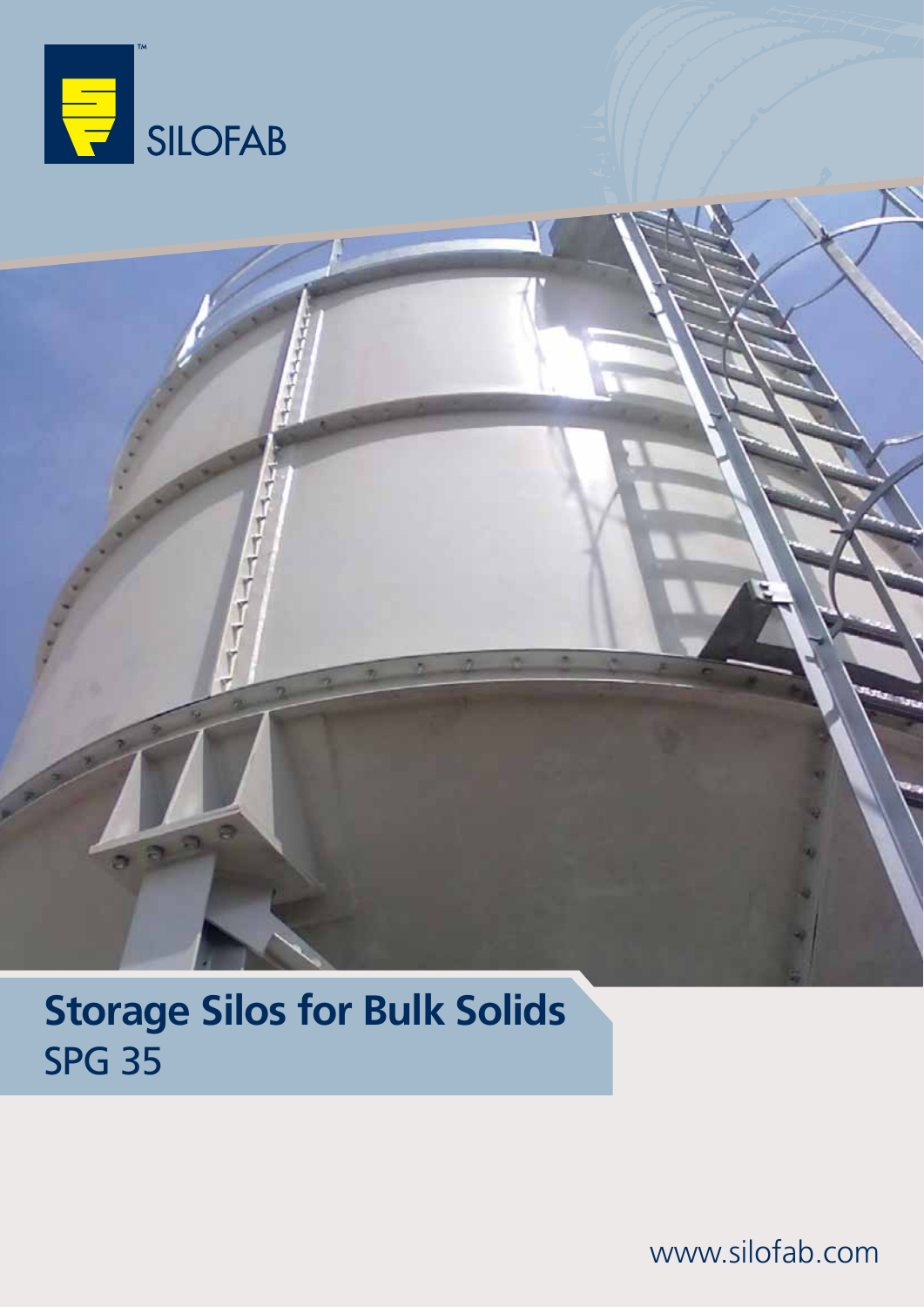

# **SPG 35**

**SPG 35** is a range of 3,500mm diameter silos made up of modular segments for on-site assembly.

Designed for economic shipping, **SPG 35** silos require short assembly time and minimum maintenance ensuring a significant costs reduction.

The **SPG 35** series design complies with all relevant regulations in force regarding safe storage of any type of powdery or granluar material used in storage and processing plants.



| <b>Overall Dimensions</b> |                         |       |        |                 |                |
|---------------------------|-------------------------|-------|--------|-----------------|----------------|
| <b>Type</b>               | <b>Storage Capacity</b> |       | н      | <b>Ferulles</b> | <b>Panels</b>  |
|                           | m <sup>3</sup>          | t (*) | mm     | number          | number         |
| <b>SPG35.035</b>          | 35                      | 50    | 7,313  |                 | $\overline{4}$ |
| <b>SPG35.050</b>          | 50                      | 70    | 8,821  |                 | 8              |
| <b>SPG35.065</b>          | 65                      | 90    | 10,329 |                 | 12             |
| <b>SPG35.080</b>          | 80                      | 112   | 11,837 |                 | 16             |
| <b>SPG35.095</b>          | 95                      | 135   | 13,345 | 6               | 20             |
| <b>SPG35.110</b>          | 110                     | 150   | 14,853 |                 | 24             |
| <b>SPG35.125</b>          | 125                     | 170   | 16,361 | 8               | 32             |
|                           |                         |       |        |                 |                |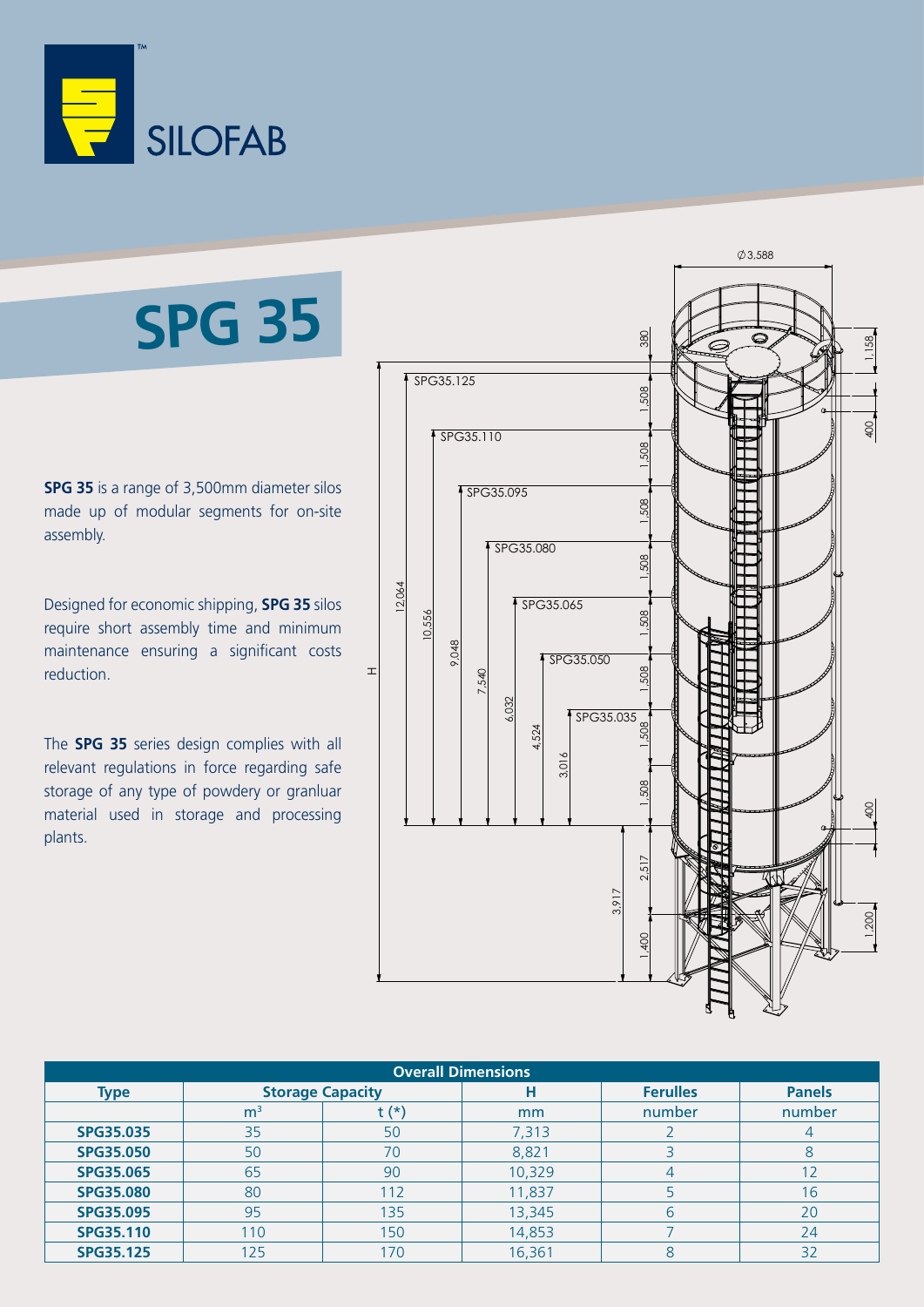### www.silofab.com



Silos designed and engineered according to the standards in force related to wind, snow, and seismic activities.



Packaging designed to minimise shipping costs.



Large variety of application layouts, scaffolding supply, flooring and lifting kit.



Pre-equipped for several types of venting filters, discharge valves, cone aeration systems, level and pressure monitoring devices.



Large number of items available from stock.



Certified products provided with all necessary technical documentation.



Modular system that simplifies shipping, installation and dismantling.



International distribution and service network.



Attractive price and delivery time.



Carefully selected materials and industrial manufacturing processes result in a high-quality product in the tradition of artisan expertise.